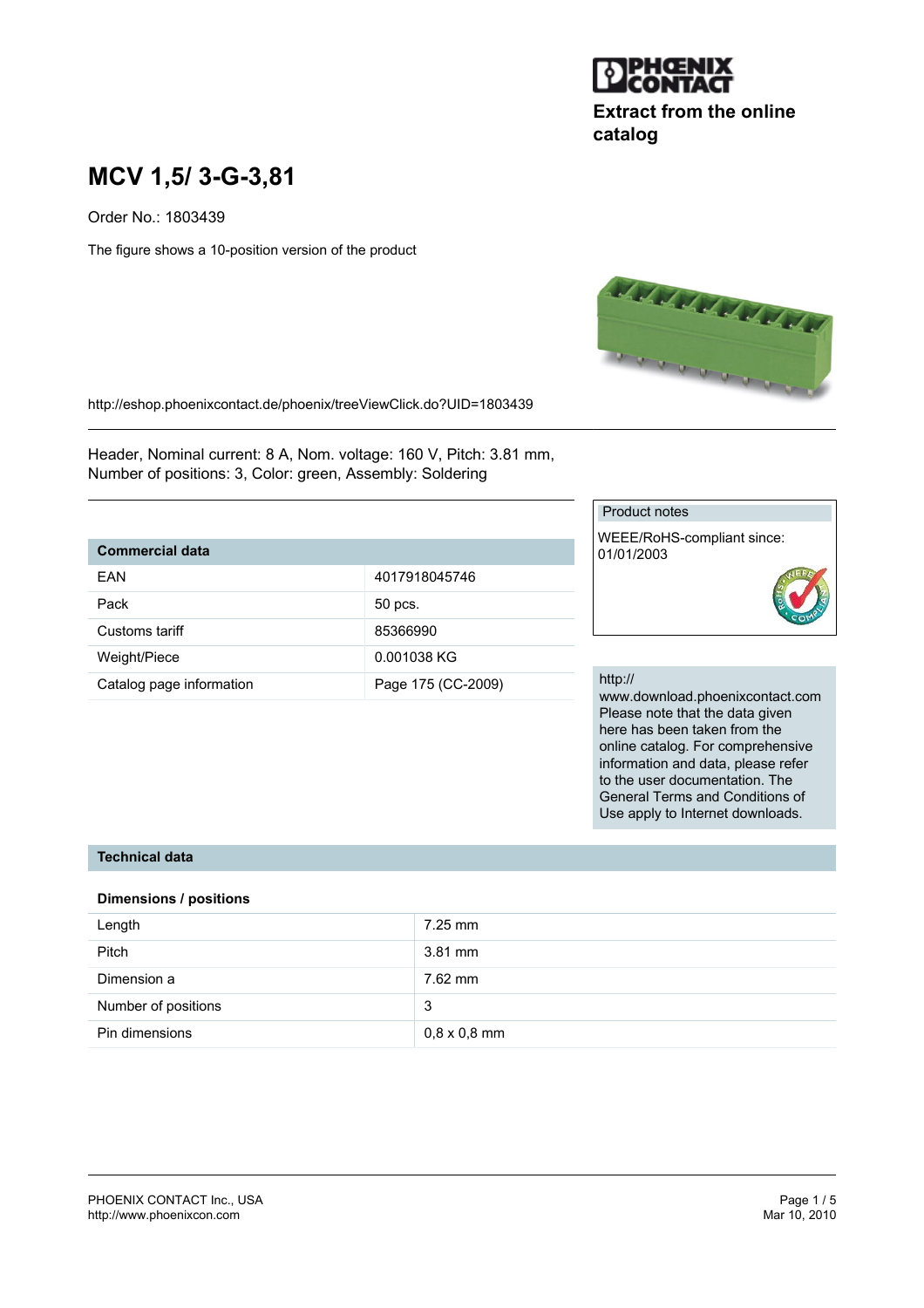| Hole diameter                      | $1.2 \text{ mm}$ |
|------------------------------------|------------------|
| <b>Technical data</b>              |                  |
| Insulating material group          | Illa             |
| Rated surge voltage (III/3)        | $2.5$ kV         |
| Rated surge voltage (III/2)        | $2.5$ kV         |
| Rated surge voltage (II/2)         | $2.5$ kV         |
| Rated voltage (III/2)              | 160 V            |
| Rated voltage (II/2)               | 250 V            |
| Connection in acc. with standard   | EN-VDE           |
| Nominal current $I_N$              | 8 A              |
| Nominal voltage $U_N$              | 160 V            |
| Maximum load current               | 8 A              |
| Insulating material                | <b>PBT</b>       |
| Inflammability class acc. to UL 94 | V0               |

**Certificates / Approvals**





| ۰.<br>× |  |
|---------|--|

| Nominal voltage $U_{N}$ | 300 V |
|-------------------------|-------|
| Nominal current $I_{N}$ | 8 A   |
|                         |       |

#### **CUL**

| Nominal voltage $U_N$ | 300 V |
|-----------------------|-------|
| Nominal current $I_N$ | 8 A   |
| UL                    |       |
| Nominal voltage $U_N$ | 300 V |
| Nominal current $I_N$ | 8 A   |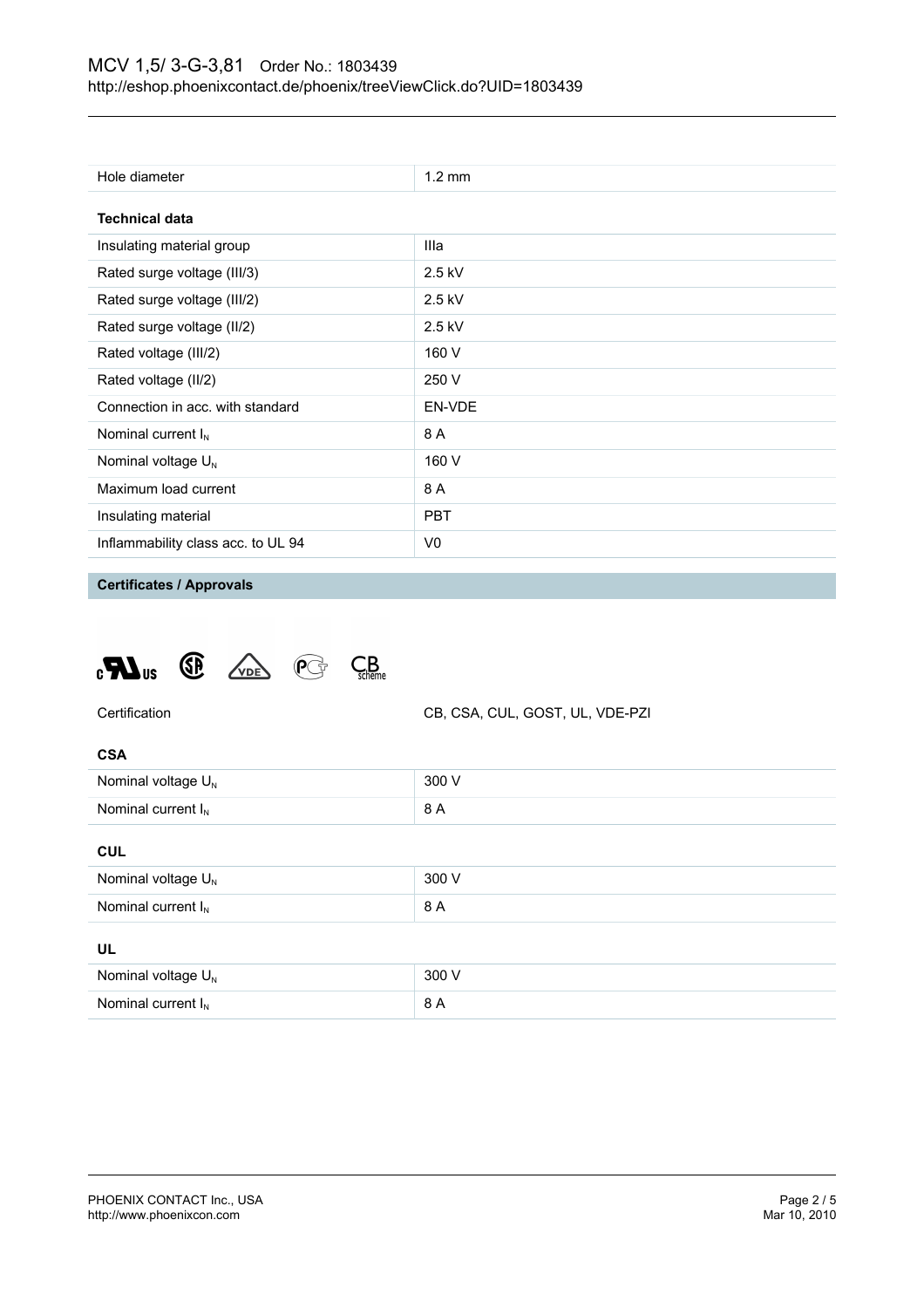#### **Accessories**

| Item                       | Designation              | Description                                                                                                                                                                         |
|----------------------------|--------------------------|-------------------------------------------------------------------------------------------------------------------------------------------------------------------------------------|
| <b>Marking</b>             |                          |                                                                                                                                                                                     |
| 1051993                    | <b>B-STIFT</b>           | Marker pen, for manual labeling of unprinted Zack strips, smear-<br>proof and waterproof, line thickness 0.5 mm                                                                     |
| 0804109                    | SK 3,81/2,8:FORTL.ZAHLEN | Marker card, printed horizontally, self-adhesive, 10-section marker<br>strip, 14 identical decades marked 1-10, 11-20 etc. up to 91-<br>(99)100, sufficient for 140 terminal blocks |
| 0805056                    | SK 3,81/2,8:SO           | Marker card, special printing, self-adhesive, labeled acc. to<br>customer requirements, 14 identical marker strips per card, max.<br>25-position labeling per strip, color: White   |
| <b>Plug/Adapter</b>        |                          |                                                                                                                                                                                     |
| 1734634                    | <b>CP-MSTB</b>           | Keying profile, is inserted into the slot on the plug or inverted<br>header, red insulating material                                                                                |
| <b>Additional products</b> |                          |                                                                                                                                                                                     |
|                            |                          |                                                                                                                                                                                     |
| Item                       | Designation              | Description                                                                                                                                                                         |
| General                    |                          |                                                                                                                                                                                     |
| 1851054                    | FK-MCP 1,5/3-ST-3,81     | Plug component, Nominal current: 8 A, Nom. voltage: 160 V,<br>Pitch: 3.81 mm, Number of positions: 3, Connection type: Spring-<br>cage conn., Color: green                          |
| 1850673                    | FRONT-MC 1,5/3-ST-3,81   | Plug component, Nominal current: 8 A, Nom. voltage: 160 V,<br>Pitch: 3.81 mm, Number of positions: 3, Connection type: Screw<br>connection, Color: green                            |
| 1862580                    | IMC 1,5/3-G-3,81         | Header, Nominal current: 8 A, Nom. voltage: 160 V, Pitch: 3.81<br>mm, Number of positions: 3, Color: green, Assembly: Soldering                                                     |
| 1875438                    | IMCV 1,5/3-G-3,81        | Header, Nominal current: 8 A, Nom. voltage: 160 V, Pitch: 3.81<br>mm, Number of positions: 3, Color: green, Assembly: Soldering                                                     |
| 1803581                    | MC 1,5/3-ST-3,81         | Plug component, Nominal current: 8 A, Nom. voltage: 160 V,<br>Pitch: 3.81 mm, Number of positions: 3, Connection type: Screw<br>connection, Color: green                            |
| 1852189                    | MCC 1/3-STZ-3,81         | Plug component, Nominal current: 8 A, Nom. voltage: 160 V,<br>Pitch: 3.81 mm, Number of positions: 3, Connection type: Crimp<br>connection, Color: green                            |
| 1827130                    | MCVR 1,5/3-ST-3,81       | Plug component, Nominal current: 8 A, Nom. voltage: 160 V,<br>Pitch: 3.81 mm, Number of positions: 3, Connection type: Screw<br>connection, Color: green                            |
| 1826982                    | MCVW 1,5/3-ST-3,81       | Plug component, Nominal current: 8 A, Nom. voltage: 160 V,<br>Pitch: 3.81 mm, Number of positions: 3, Connection type: Screw<br>connection, Color: green                            |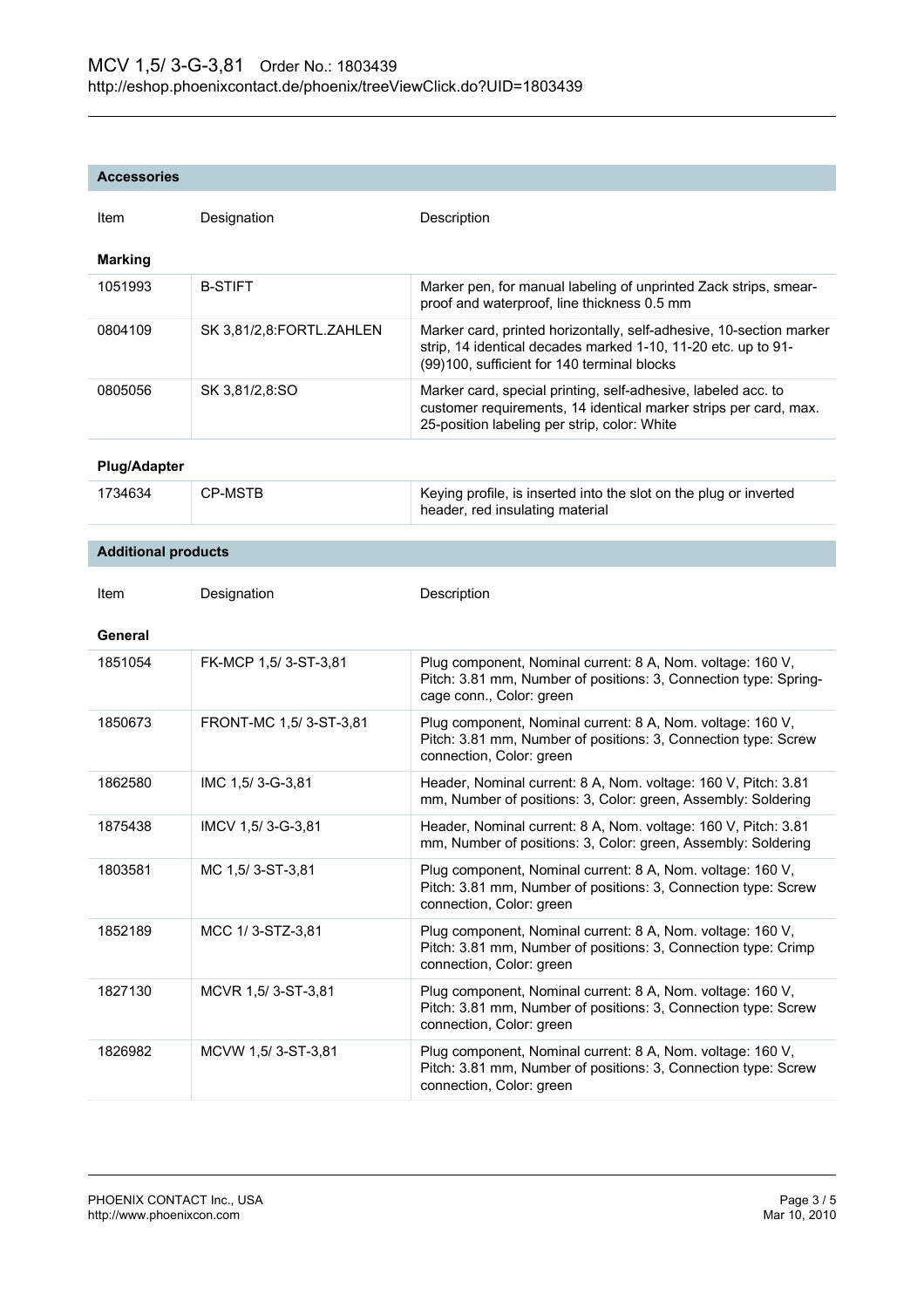| 1897403 | QC 0,5/3-ST-3,81 | Plug component, Nominal current: 6 A, Nom. voltage: 320     |
|---------|------------------|-------------------------------------------------------------|
|         |                  | V, Pitch: 3.81 mm, Number of positions: 3, Connection type: |
|         |                  | Insulation displacement connection QUICKON, Color: green    |

# **Diagrams/Drawings**

Drilling plan/solder pad geometry



#### Dimensioned drawing